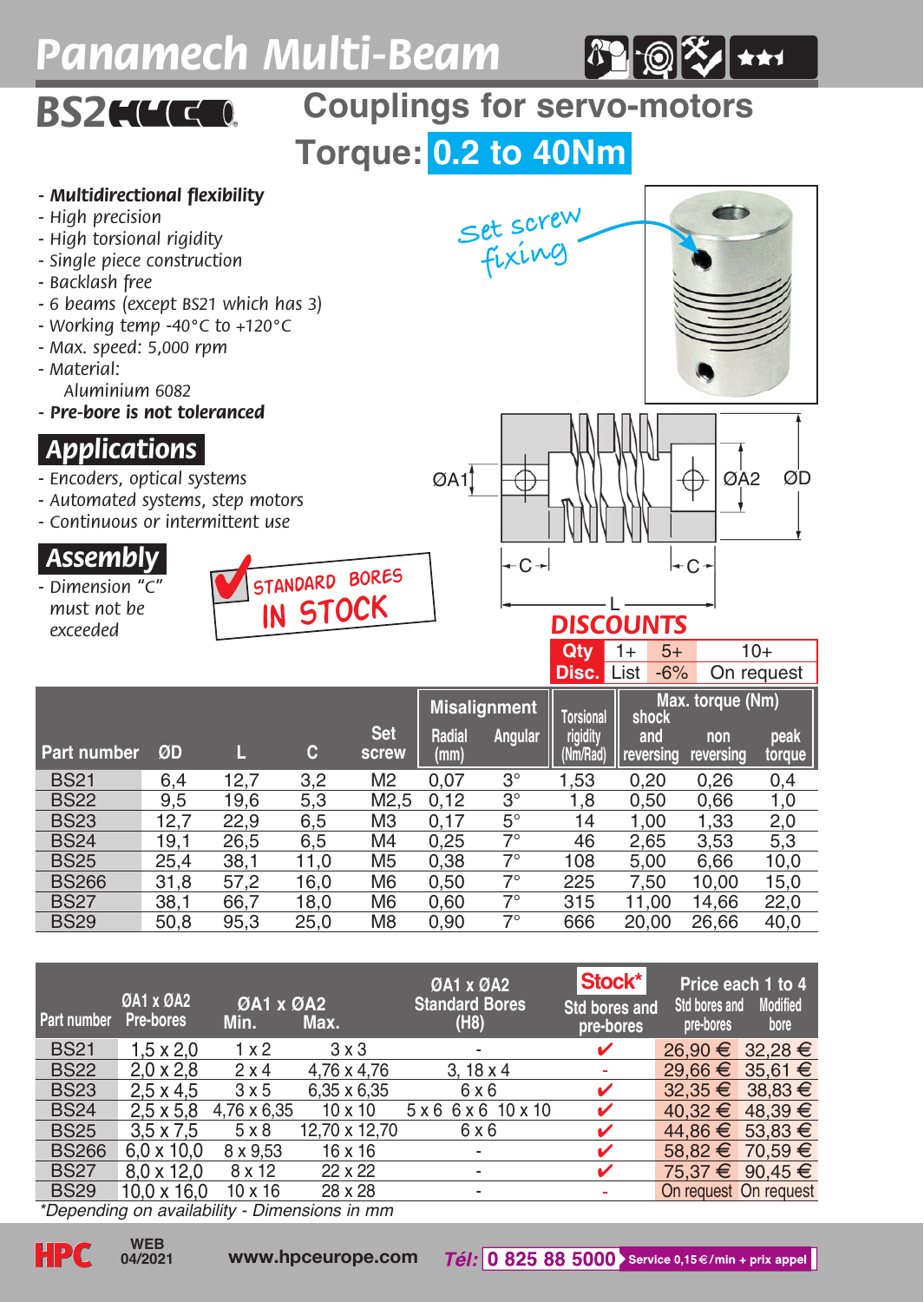

| Part number                                   | 0A1 x 0A2<br>Pre-bores | Min.           | <b>ØA1 x ØA2</b><br>Max. | <b>ØA1 x ØA2</b><br><b>Standard Bores</b><br>(H8) | Stock*<br>Std bores and<br>pre-bores | Std bores and<br>pre-bores | Price each<br><b>Modified</b><br>bore |  |
|-----------------------------------------------|------------------------|----------------|--------------------------|---------------------------------------------------|--------------------------------------|----------------------------|---------------------------------------|--|
| <b>BS31</b>                                   | $1.5 \times 2.0$       | $1 \times 2$   | $3 \times 3$             | ٠                                                 | ✓                                    | 46.73 €                    | 56.07 €                               |  |
| <b>BS32</b>                                   | $2.0 \times 2.8$       | 2x4            | 4.76 x 4.76              | ٠                                                 | ✓                                    | $39,19 \in$                | 47.03 €                               |  |
| <b>BS33</b>                                   | $2.5 \times 4.5$       | 3x5            | 6.35 x 6.35              | 6.35 x 6.35<br>4 x 4                              | ✓                                    | $50,98 \in$                | 61.18 $€$                             |  |
| <b>BS34</b>                                   | $2.5 \times 5.8$       | 4.76 x 6.35    | $10 \times 10$           | 10 x 10<br>5 x 9.53                               | ✓                                    | $55.24 \in$                | 66.29 €                               |  |
| <b>BS35</b>                                   | $3.5 \times 7.5$       | 5x8            | 12.70 x 12.70            | 8 x 8                                             | ✓                                    | 87.29 €                    | $104.74 \in$                          |  |
| <b>BS36</b>                                   | $6.0 \times 10.0$      | 8 x 10         | $19 \times 19$           | ٠                                                 | ✓                                    | 128.15 €                   | 153.77 €                              |  |
| <b>BS37</b>                                   | 8.0 x 12.0             | 8 x 12         | 22 x 22                  | ٠                                                 | ✓                                    | 164,44 €                   | 197.33 €                              |  |
| <b>BS39</b>                                   | 10.0 x 16.0            | $10 \times 16$ | 28 x 28                  | ٠                                                 |                                      | On request                 | On request                            |  |
| *Denending on availability - Dimensions in mm |                        |                |                          |                                                   |                                      |                            |                                       |  |

*\*Depending on availability - Dimensions in mm*

**04/2021**

**HPC**